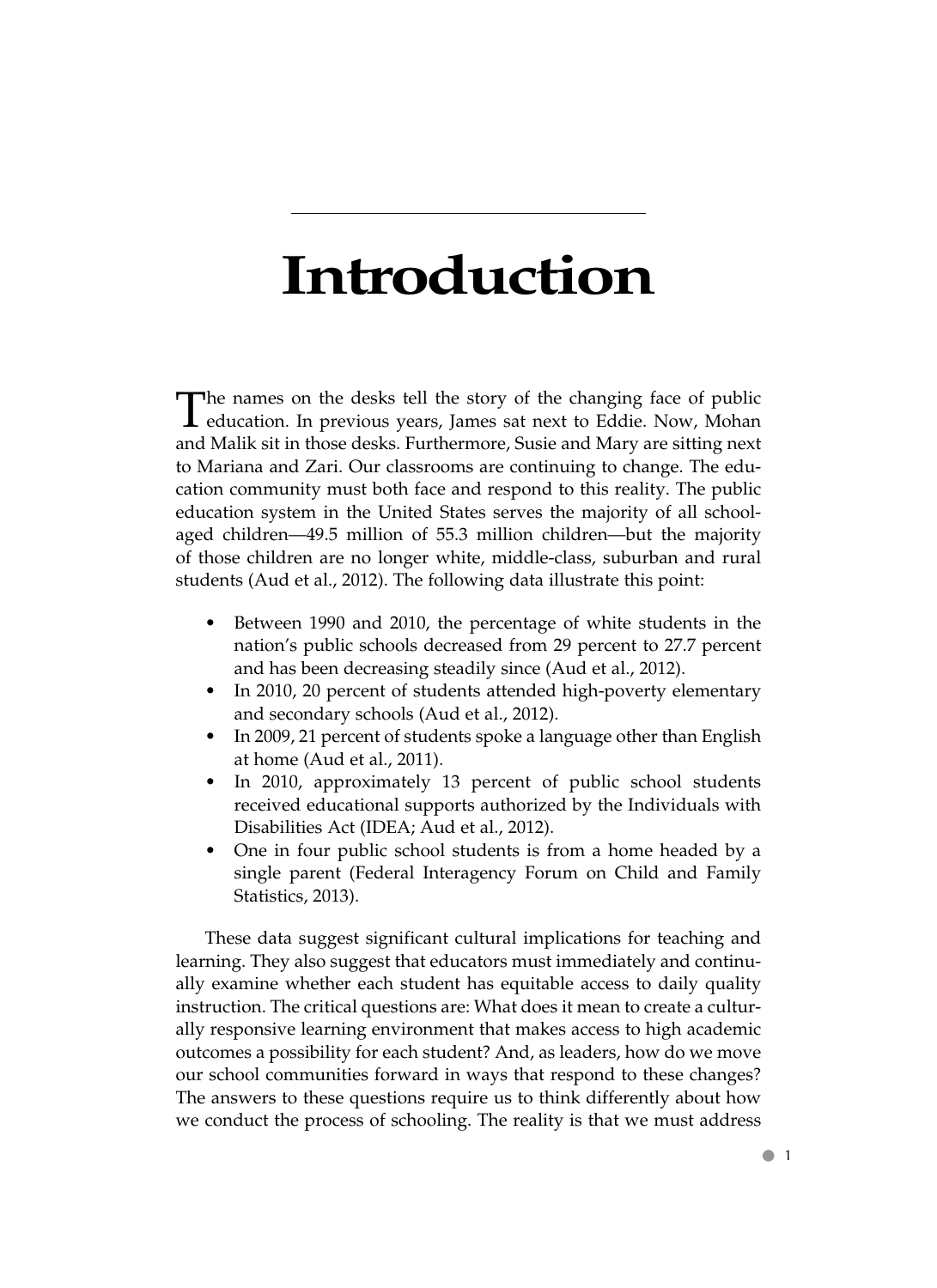the changes needed in public education. Our student population is not simply *going to* become more diverse; that diversity is already here! As educators, we must find the lens and perspective that allow us to make instructional decisions that reflect the learning needs of our students. We were inspired to write this book with that imperative in mind.

#### **WHY READ THIS BOOK?**

 We break with the conventional wisdom that numbers rule and technical solutions (those that are quick, known, and finite) are sufficient. Effective teaching can be assessed only insofar as it is described by students' demonstrated learning. Therefore, we embrace adaptive, process-oriented thinking as the blueprint for addressing challenges in educational equity and access. We embrace synthesizing findings from both research-based and evidence-based practice as the beginning points for school transformation toward equity. Engaging in equity-focused leadership is, in part, a commitment to personal transformation. It requires each of us to reflect on personal beliefs and behaviors that drive the outcomes. Because a major part of this work is personal, we do not rely solely on empirical practice. We believe that transformation toward equity requires the leader to accept the challenge to change and then become a change agent. This book is a synthesis of educational research on topics ranging from scheduling theory to change management and change leadership, from addressing educational equity as practice to developing transformed school practice. Since we aim to equip the users of this book with a framework and a process to defy the predictable patterns of underperformance of diverse student groups, we emphasize *leadership for equity that ensures students have access to daily quality instruction.*

 According to Heifetz, Linsky, and Grashow (2009), "adaptive leadership is the practice of mobilizing people to tackle tough challenges and thrive" (p. 14). It involves understanding what about an organization should be maintained and what should be changed. The skill of adaptive leadership is precisely what is needed to lead schools and organizations serving large populations of diverse students when the goal is high achievement outcomes for each learner. Adaptive challenges, like those characterizing the disparities in student outcomes, can be tackled only as we change our priorities, beliefs, and practices (Heifetz et al., 2009). Adaptive leadership requires passion, persistence, and process—all of which we examine in this book through the lens of our collective experience at all levels of the public school system organization. It is the combination of passion, persistence, and process that can transform outcomes; possessing one without the others is insufficient to unearth and address the reasons for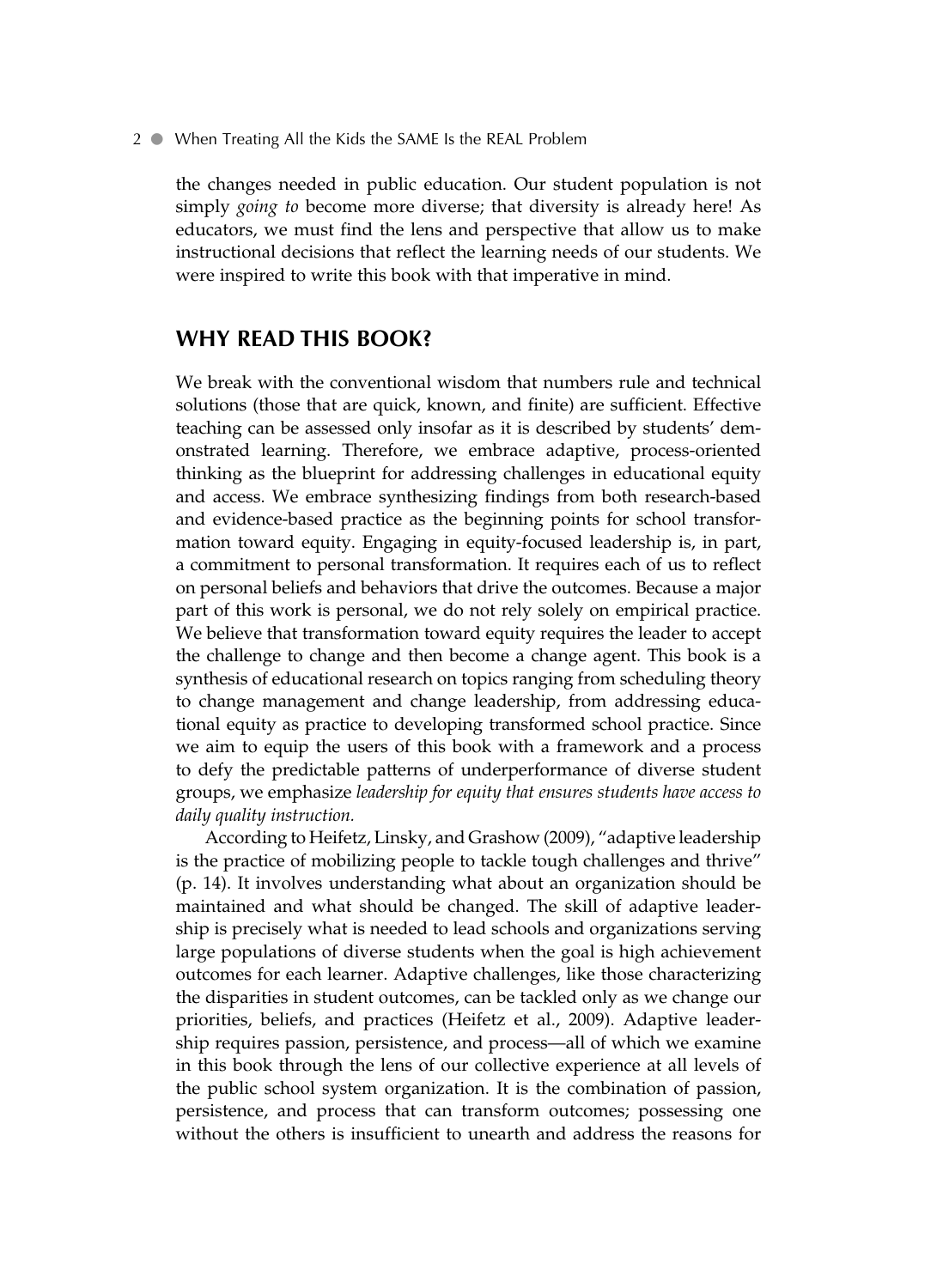the stubborn gaps in outcomes that plague the public education system (Singleton & Linton, 2006).

 Our current educational culture is rife with strategies, initiatives, and programs aimed at our diverse student groups. However, through this book, we want to suggest that a fundamentally different course of action is needed. The cultural implications of demographic changes in the public school population are significant. Diversity in the student and community population means, in part, that they will offer varied ways of understanding and experiencing the world. These differences should influence how we organize for teaching and learning. Responding practically to the challenges in serving a diverse population (within an institution not designed with diversity in mind) means that we as educators must focus on equity and the process we use must examine outcomes, not intentions. In this book, we urge readers to gain entry points to this work through the PACE Framework (Figure 0.1).

PACE represents the process component of the passion, persistence, and process trifecta. Through PACE, we ask the leader to begin with his or her instructional vision for equity. We ask, "What do you personally believe about educational equity, and what does it look like to you when it's happening in teaching and learning?" and "What do data and research for your school population tell you?"

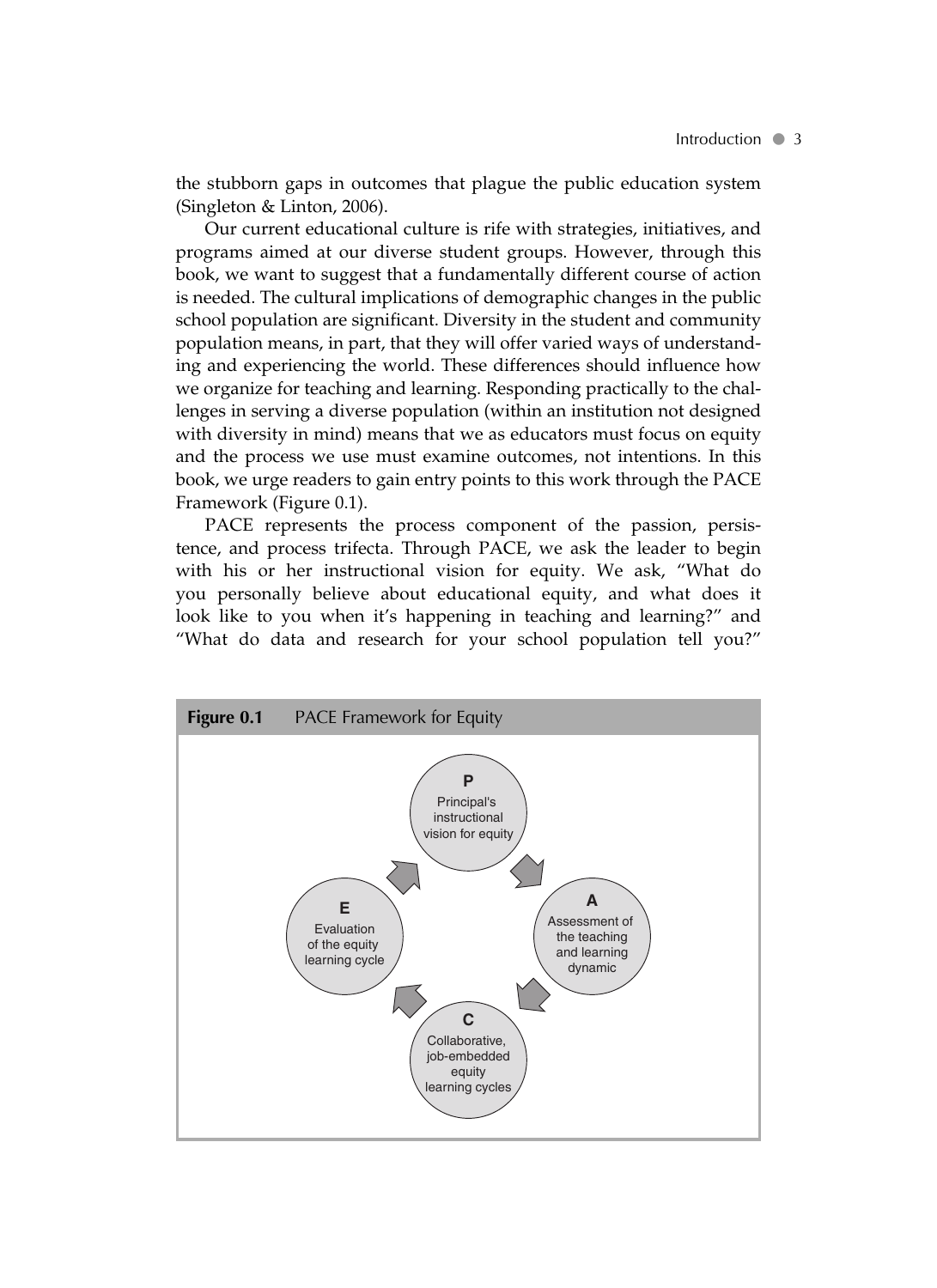The answers to these questions must use specific and intentional language. From that instructional vision for equity, the leader then assesses teaching and learning; that assessment combined with ongoing equity cycles helps to determine growth and development opportunities, which are analyzed against student outcomes and the vision for equity. The PACE Framework allows for both the depth and the breadth of analysis that leaders need to employ to eliminate gaps in student outcomes. Naming, confronting, embracing, and then addressing the "truth" as revealed by data are integral pieces of this work. No longer can we explain away the inequities in access to high-quality instruction by saying, "we are doing our best," or "these data are good, considering our demographics," or "we just do not have enough materials [books/people, etc.]."

 Consider how the diversity of your student population influences the teaching and learning in your organization. What can you identify? Without a framework that (a) uses equity as the lens and (b) includes a process that evaluates outcomes, how many strategies are you implementing that are truly moving your school community away from the predictability of demographics?

### **EMBRACING A NEW FRAMEWORK: MOVING AWAY FROM** *MINORITY* **STUDENT CONSIDERATIONS**

 Changes in our public school population require our collective, strategic reconsideration and reorganization in service of all students. As in the larger society, the idea of *minority* takes on a full range of meaning and is complex. In the field of education, the term *minority* includes but is not limited to numerical, racial, cultural, ethnic, and linguistic connotations. More important, as we seek to understand the needs of the learners we have traditionally considered *minority,* what are the implications of the operational definition we choose? In education, we often use that term as a code for black and brown children, poor children, city children. The term itself suggests that marginalizing these populations is reasonable simply because they are not high in number. However, as students with these characteristics become the majority groups in public schools around the country, we need to replace the coded language. Race and ethnicity are two major factors of diversity, but they intersect with myriad other factors that, as culturally competent educators, we should understand.

 Perhaps the more useful descriptors going forward into the twentyfirst century are those that describe more accurately the teaching and learning challenges for the learners we serve today. One thing is clear—we need to describe accurately and know clearly who our clients are. Consider how this plays out in practice for one elementary school principal.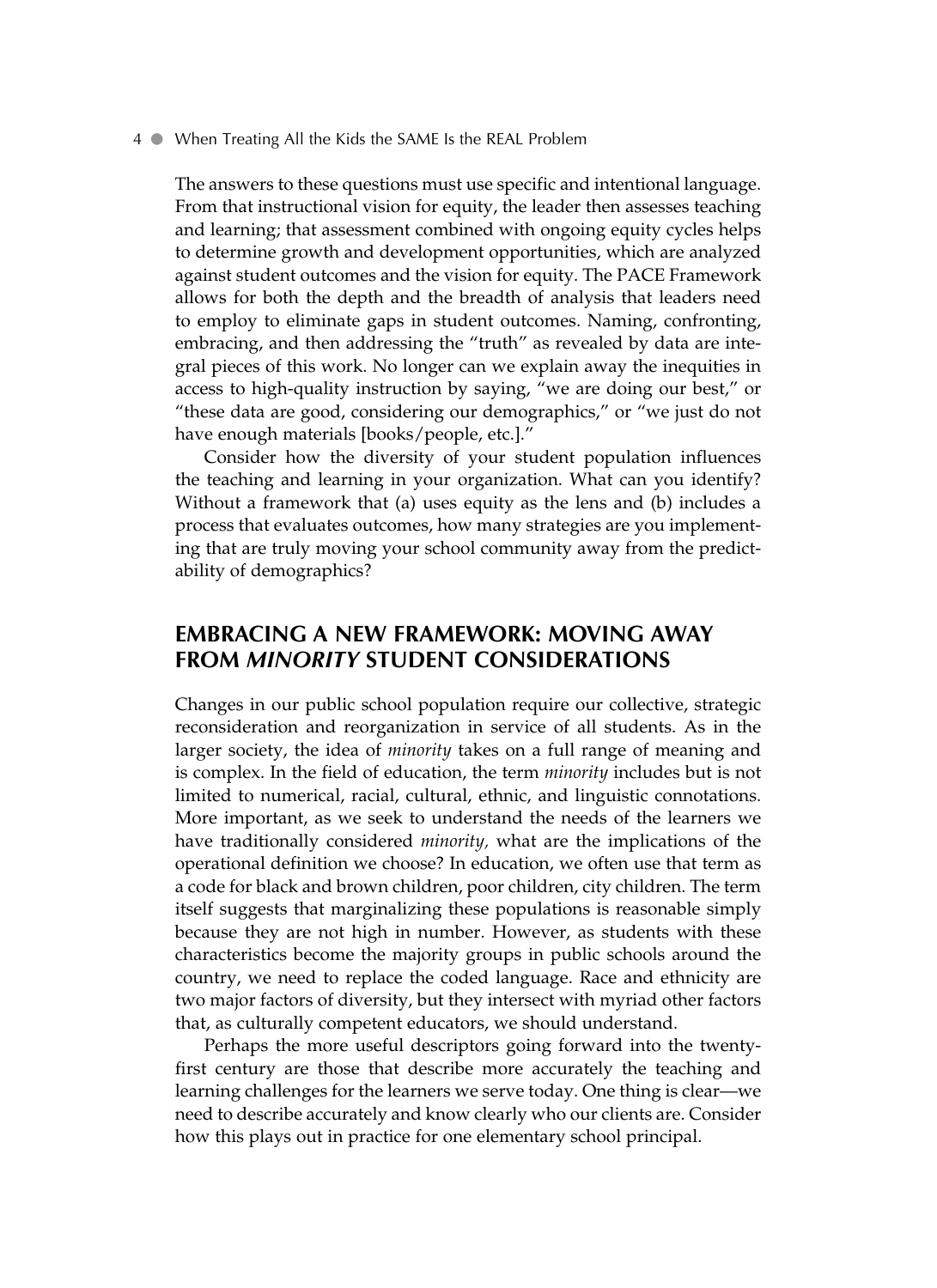In creating her staffing plan, an elementary school principal was struggling with how to allocate one position between two areas of need. She wanted to involve all stakeholders, so she had planning conversations with teachers, parents, and student representatives. She reviewed the data and shared the results with the stakeholders. The dilemma was whether to add a teacher to fourth grade and decrease class sizes in that grade, which would open on the first day of school with twenty-seven students, or to fund an additional reading specialist to work on acceleration because reading achievement was stagnant. The parents and teachers advocated for hiring an additional fourthgrade teacher because they believed that the reading achievement stagnation was due to a lack of parental involvement. The principal, however, knew that the demographic changes in the student population were creating challenges for teachers who relied on past practice rather than on culturally responsive practice. The data from her analysis were clear: As the population was becoming more diverse racially, economically, and linguistically, reading achievement had become flat. The principal was concerned that if this academic performance trend was not addressed aggressively, student achievement would start to decline. The school would then be dealing with a whole host of different issues. The principal clearly saw the benefit of hiring a teacher to work on accelerating achievement for struggling students and building capacity for all teachers, even if the parents—and other educators—did not.

 When we continue to use terms like *minority* without challenging our thinking and assumptions, we are less critical of standing policies, practices, and procedures. As a result, "too often, attitudes and beliefs that contribute to the normalization of failure are unchallenged, and when failure is normalized, educators often grow comfortable seeing minority students underperform and fail in large number" (Boykin & Noguera, 2011, p. 31).

 Most educators—even most people generally—probably are familiar with the bell curve. Figure 0.2 displays graphically our collective expectation for the "normal" distribution of performance most often associated with test performance in public education.

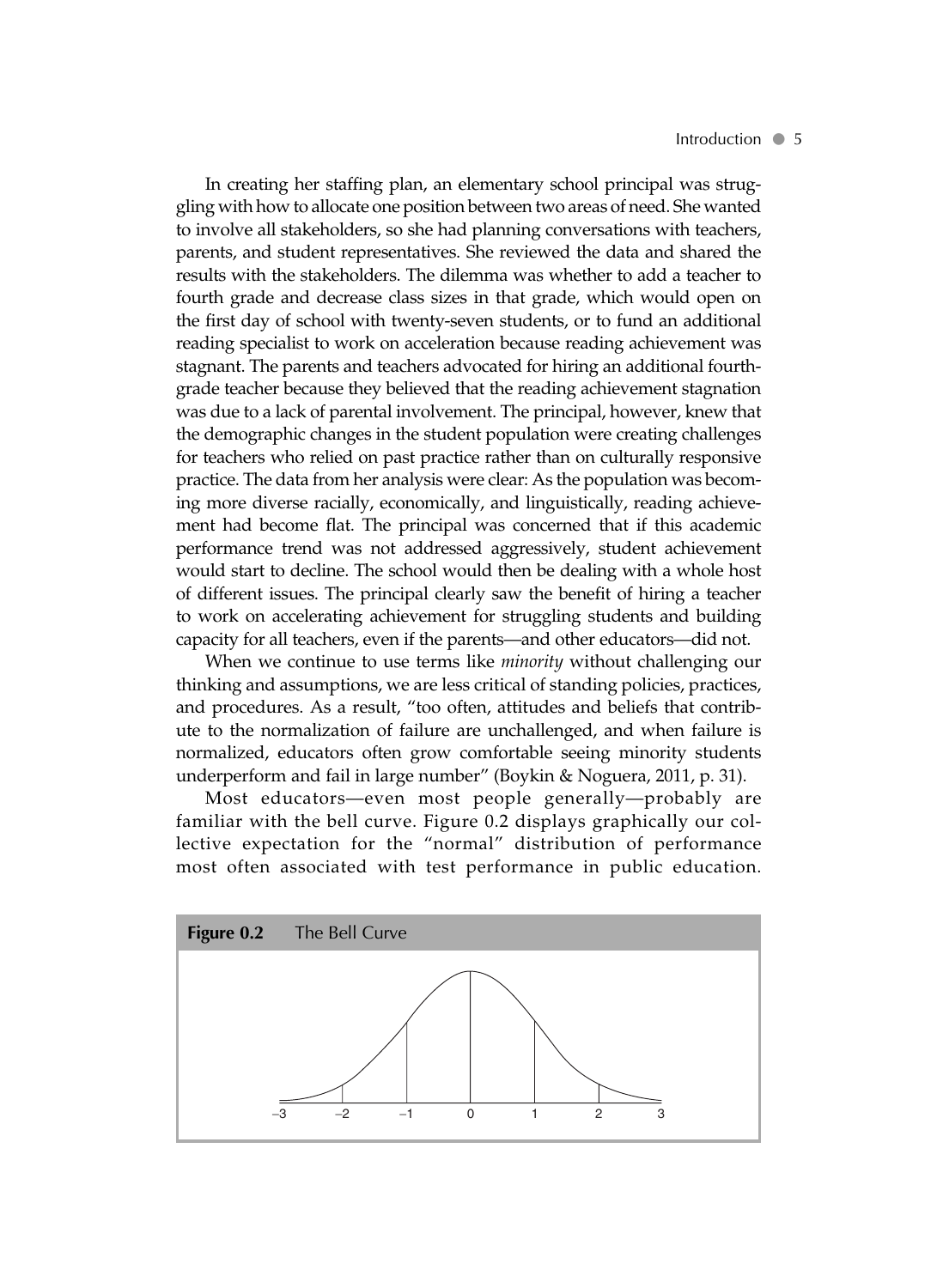The figure predicts that the majority of students (70 percent of them) will perform in the average range, while approximately 15 percent of students will score in each of the high and low ends of an assessment (Warne, Godwin, & Smith, 2013). This predictive model has powerful implications for how we respond to performance patterns in public schools.

 The bell curve, by its very nature, accepts the fact that some students will achieve at a higher rate and allows us to accept that some students will not achieve. It seems natural, even logical, to accept that not all students will succeed at everything they try. The insidious nature of this belief, though, is that in the minds of many in our society, there is a strong pairing of *minority* students and underachievement. As a result, the bell curve takes on a different meaning. The demographic predictability of low achievement, as well as bell-curve thinking, gives us license to shrug our shoulders and say that there are just *those* students—the ones in the left-hand tail of the curve—who will underachieve no matter what we do. The central work of the twenty-first-century educator is to transform the public school into an institution that defies the typical presumptions of achievement present in the bell curve. Assessing student performance at quarterly benchmarks or during yearly accountability testing is not sufficient to eliminate gaps and prepare students. Bringing about high outcomes for each student requires daily consideration and assessment. The critical question is: How does a school leader create conditions that allow underserved students to defy historical demographic predictability?

 Leaders who seek to achieve educational equity begin by recognizing that many public education practices (including those done out of habit, those carried out in the belief that they are "best practice," or those that are simply district or school policies) do not meet the needs of students attending our schools today. Serving a diverse student population requires leaders to seek answers and processes in nontraditional places.

 Students themselves are the most powerful source of information. Seeking information from students may seem simple, but the legacy of marginalization and low expectations makes it difficult for adults to truly consider students' voices. Responding to the learning needs of *each* student through effective instructional practice is the challenge. Daily instructional practices in teaching and learning are critical influencers in eliminating achievement gaps and in ensuring that students are prepared for life beyond K–12. Creating a school culture in which school leaders use real-time data to determine the effectiveness of daily teaching and learning practices is the means to serving a diverse student population. Forwardthinking leaders create a paradigm to develop classroom practices that can be used to educate each student.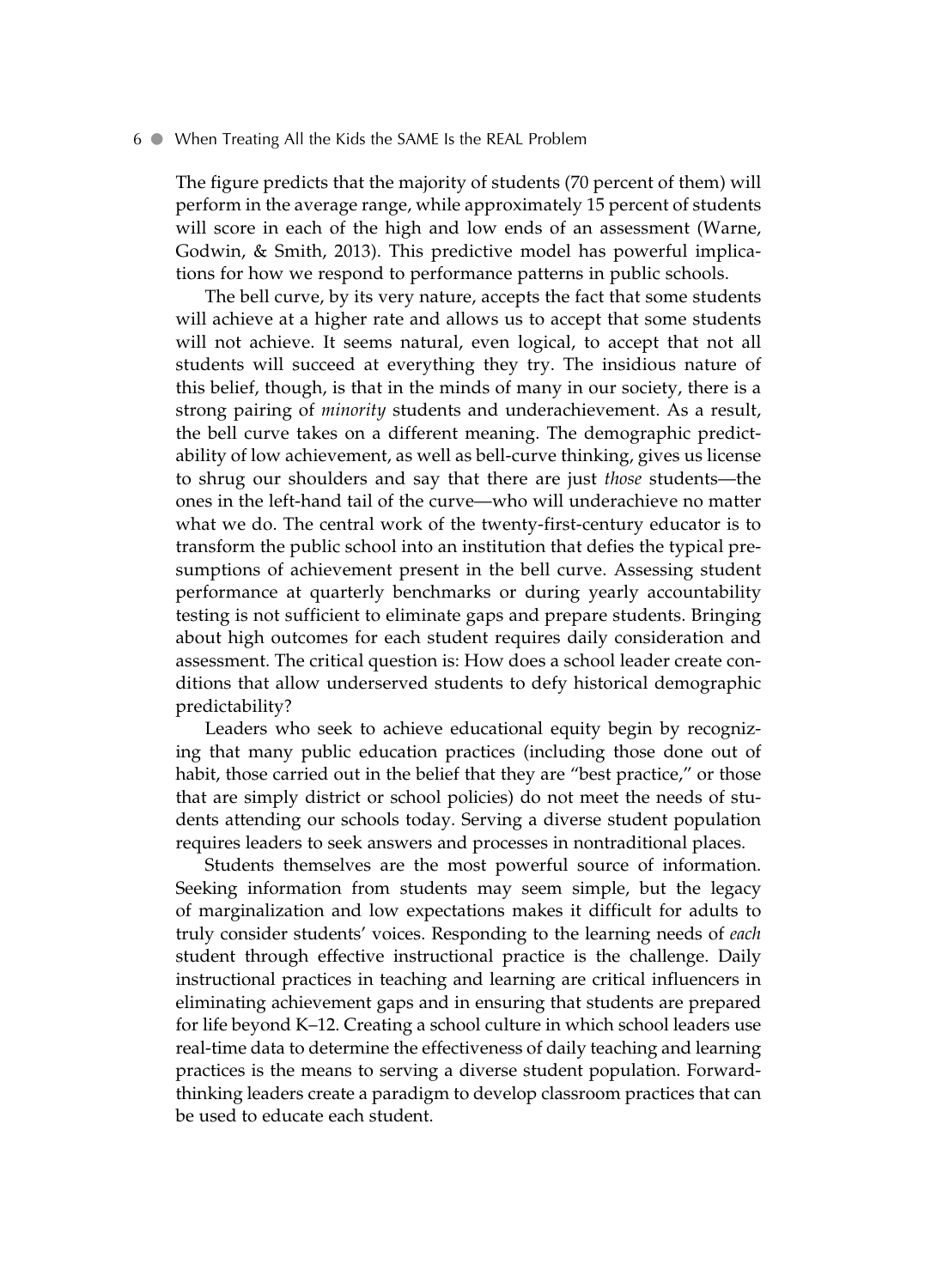Leaders do this work by creating conditions that enable school staff to assess students' access to daily quality instruction. The PACE Framework is the structure through which a school community or school district can realize the goal of quality daily instruction for each student. PACE is a thinking map that guides school leaders through their daily work while allowing them to prioritize equity. The PACE Framework was named in a deliberate attempt to maintain focus on the critical importance of equityfocused instructional leadership in advancing schools in the work of transformed practice.

 We wrote this book with this data-driven, student-centered, and equityfocused objective in mind. Demographic changes in our student population require each of us to reconsider and reconceive daily teaching and learning practices in a manner that will help each student to achieve high outcomes. We want our readers to ask, "What course of action do *I* need to take to meet the learning needs of a significantly changed public school population?"

### **THE URGENCY TO CONFRONT THE DILEMMAS IN TEACHING AND LEARNING**

 As career educators working in public school districts that serve large and diverse populations, we know that managing difference in an educational culture of increasing standardization is especially difficult. Identifying effective instructional strategies for diverse groups of students is also challenging. Educators who want to improve outcomes for marginalized students in such an environment must ask themselves critical questions, including " *Whom* are we talking about when we describe a policy, a practice, a strategy, or an intervention as effective?" and "What factors must we consider about our students, today and in the future, before we adjust our instructional practices?"

 The first question creates a powerful focal point for school leaders who are addressing the challenges of the demographic shift and its impact on teaching and learning. One need only examine the achievement patterns of rural and urban students, poor students, students receiving special education services, English language learners, and/or racially diverse students across the country to see that traditional assumptions about teaching and learning fail to address the needs of every group of students.

 In response to the second question, school leaders who create environments in which the chronic underperformance of diverse students is not an accepted norm deliberately challenge the instructional environment. Instead they ask, "Is what we are doing working for *each student?* " If the answer to that question is no, then these leaders adjust instructional practices to get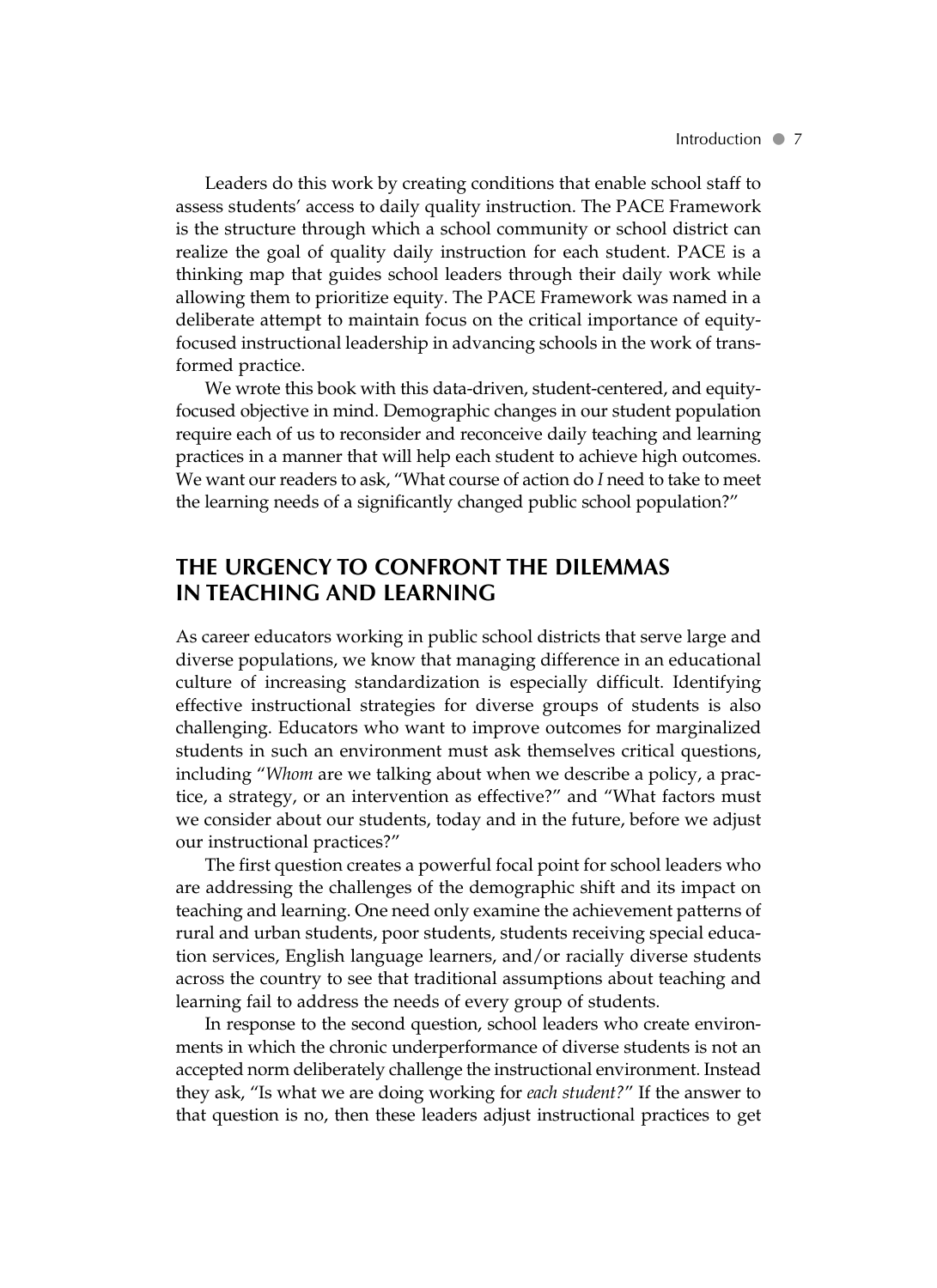to yes. Therein lies their strength and value as equity-focused instructional leaders. Creating the necessary changes in systems, structures, practices, and policies is central to these educators' daily work.

#### **WHO SHOULD READ THIS BOOK?**

 We wrote this book with six readers in mind: principals; aspiring principals; educational leaders charged with building principals' capacity; educational leaders who write policy; educational leaders who write curriculum and support the implementation of the curriculum with fidelity; and other educational leaders charged with supporting the work of school communities. In this book, we explore the leadership challenges of responding to America's changing public school population. More specifically, we address the equity-focused instructional leadership necessary to ensure that each student has access to high-quality teaching and learning. In short, we examine the leadership imperative for those pursuing educational equity. Education stakeholders at all levels may find this book informative, but those who guide and direct school operations will find it most useful. This book is based on literature describing the principal as the greatest influence on teaching and learning in a school (Louis et al., 2010). What gets done in a school is what the leader sets as a priority. School leaders can translate quality instructional *priorities* into quality instructional *practices.* The transformation to quality instruction for each student begins once the school leader has decided to make this transformation the school's top priority.

 We wrote this book with the practitioner in mind. As such, the chapters describe the narrative critical in transforming a school or district from the very first engagement with the topic to advanced engagement in institutionalizing practices, policies, and procedures that support equitable achievement outcomes. We examine the imperative to pursue equity in the beginning of the book. Why? Experience has shown us that intellectual knowledge of the achievement gap is not enough to convince a community to pursue equity, so early on we examine the moral imperative and the complexity of social issues related to the under-preparation of young people. We then examine past practice (school reform) to offer perspective on the limitations of our constant pursuit of technical solutions (those that are quick and known) as we endeavor to respond in practice to achievement disparities. In the rest of the book, we describe the process and adaptive practice. We examine adaptive practice in situations that occur in schools across the country every day to offer insights into how one might advance an equity agenda. Reading the chapters in order will allow the leader to move his or her team methodically into deep engagement with educational equity work.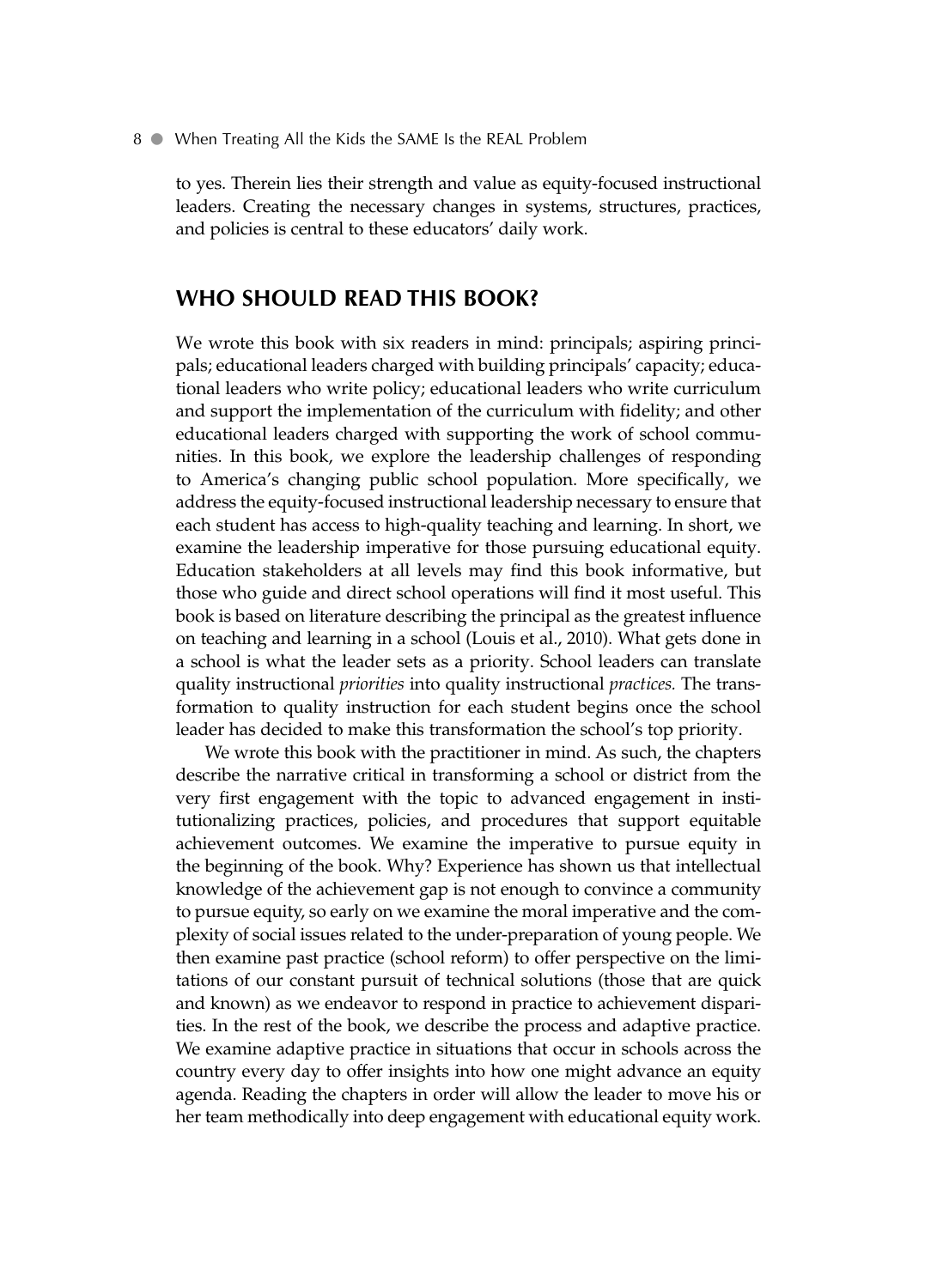#### **HOW IS THE BOOK ORGANIZED?**

 This book is divided into three parts. Part I gives readers the context for understanding why we need to change the paradigm that guides teaching and learning and leadership to better address each student's learning needs. We explain how the traditional organization of schooling excludes consideration of factors that are central when serving a diverse student body. This section equips leaders with the explanation they need to help their school communities understand why school *transformation* and not school improvement is necessary. The section concludes with a description of the PACE Framework, our research- and evidence-based process designed to guide efforts toward high, equitable academic outcomes.

 Part II examines how a leader might apply the PACE Framework to advance equity-focused instructional leadership to ensure students' access to daily, high-quality teaching and learning. What makes the PACE Framework unique is that we offer a means for addressing equity and teaching and learning as a natural part of the decisions that leaders make in schools every day. Far too often, "equity work" is an add-on, a supplement. In those instances, we make decisions about the whole school and then we consider equity—if equity is considered at all. We know from experience that the frenetic pace of activity in the schoolhouse is only heightening and that add-on equity does not work. In response to this, in Part II, we provide practical examples of how PACE can be applied in typical situations and decisions. We take readers through the PACE implementation process, identifying the critical elements that keep staff focused on equity. We call these critical elements *Principled Practices.* In working on educational equity at all levels of the public school organization classroom, school, central office, and senior leadership—we try to help leaders to maintain their focus on practices that will make a difference.

 Finally, Part III examines how schools and districts can institutionalize the PACE Framework so that they are able to respond to twenty-firstcentury learning changes. The changing student demographic serves as the focal point of why we need a dynamic framework guiding teaching and learning. It is just as important to recognize that the changing global marketplace, the changing sociocultural structure, and the influence of technology will affect our ability to achieve equitable outcomes. Institutionalizing PACE is about institutionalizing both lens and process to keep the school in productive motion.

 In writing *When Treating All the Kids the SAME Is the REAL Problem,* we hoped to invoke intense thought, reflection, and action regarding equityfocused instructional leadership. Accordingly, we wrote this book to assist readers in considering their own contexts as they lead their schools